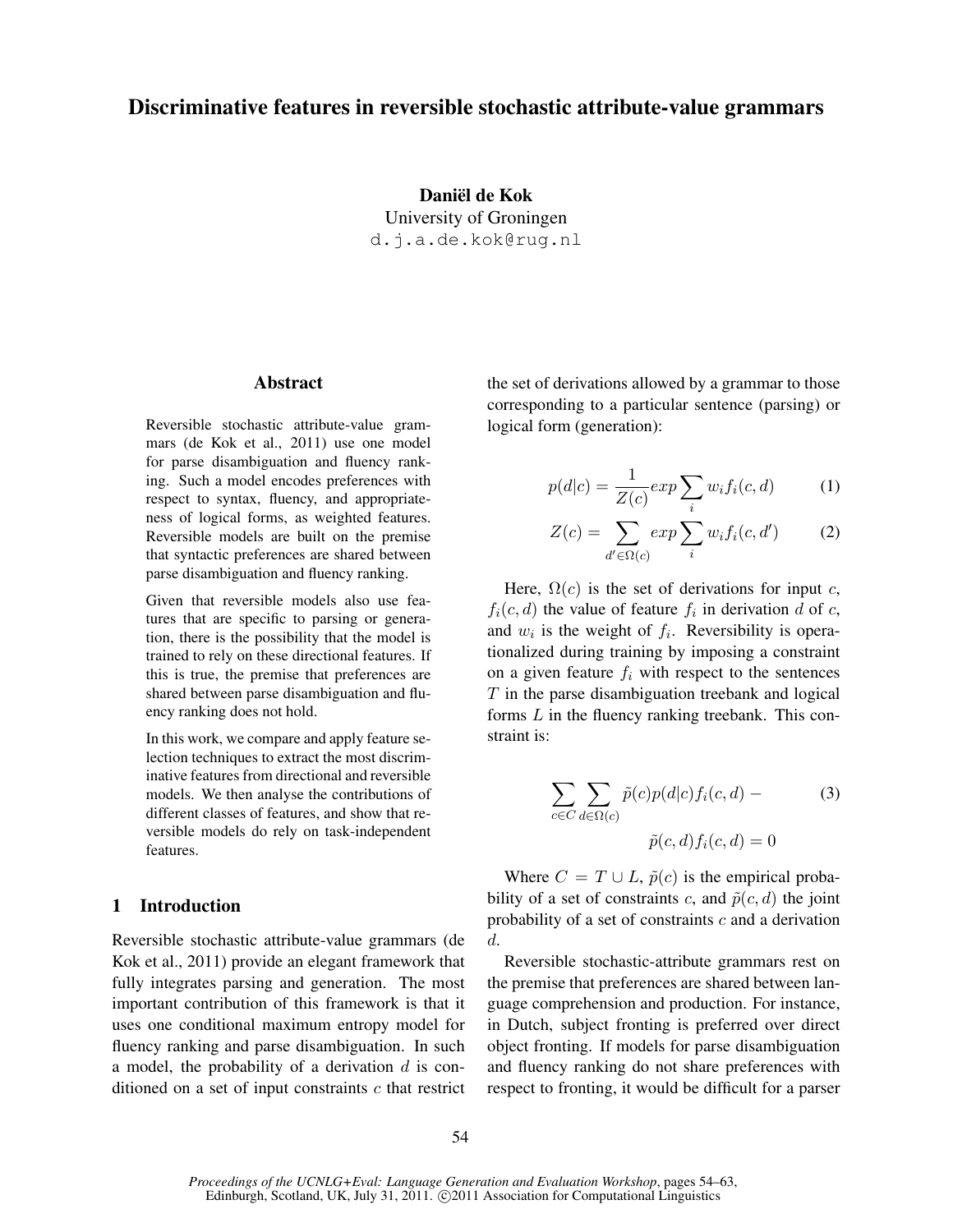to recover the logical form that was the input to a generator.

Reversible models incorporate features that are specific to parse disambiguation and fluency ranking, as well as features that are used for both tasks. Previous work (Cahill et al., 2007; de Kok, 2010) has shown through feature analysis that taskindependent features are indeed useful in directional models. However, since reversible models assign just one weight to each feature regardless the task, one particular concern is that much of their discriminatory power is provided by task-specific features. If this is true, the premise that similar preferences are used in parsing and generation does not hold.

In this work, we will isolate the most discriminative features of reversible models through feature selection, and make a quantitative and qualitative analysis of these features. Our aim is to to verify that reversible models do rely on features used both in parsing and generation.

To find the most effective features of a model, we need an effective feature selection method. Section 2 describes three such methods: *grafting*, *graftinglight*, and *gain-informed selection*. These methods are compared empirically in Section 4 using the experimental setup described in Section 3. We then use the best feature selection method to perform quantitative and qualitative analyses of reversible models in Sections 5 and 6.

#### 2 Feature selection

Feature selection is a procedure that attempts to extract a subset of discriminative features  $S \subset F$ from a set of features  $F$ , such that a model using  $S$  performs comparable to a model using  $F$  and  $|S| \ll |F|$ .

As discussed in De Kok (2010), a good feature selection method should handle three kinds of redundancies in feature sets: features that rarely change value; features that overlap; and noisy features. Also, for a qualitative evaluation of fluency ranking, it is necessary to have a ranking of features by discriminative power.

De Kok (2010) compares frequency-based selection, correlation selection, and a gain-informed selection method. In that work, it was found that the gain-informed selection method outperforms frequency-based and correlation selection. For this reason we exclude the latter two methods from our experiments. Other commonly used selection methods for maximum entropy models include  $\ell_1$  regularization (Tibshirani, 1996), grafting (Perkins et al., 2003; Riezler and Vasserman, 2004), and graftinglight (Zhu et al., 2010). In the following sections, we will give a description of these selection methods.

#### 2.1  $\ell$ 1 regularization

During the training of maximum entropy models, regularization is often applied to avoid unconstrained feature weights and overfitting. If  $L(w)$  is the objective function that is minimized during training, a regularizer  $\Omega_q(w)$  is added as a penalty for extreme weights (Tibshirani, 1996):

$$
C(w) = L(w) + \Omega_q(w) \tag{4}
$$

Given that the maximum entropy training procedure attempts to minimize the negative loglikelihood of the model, the penalized objective function is:

$$
C(w) = -\sum_{c,d} \tilde{p}(c,d)log(p(d|c)) + \Omega_q(w) \quad (5)
$$

The regularizer has the following form:

$$
\Omega_q(w) = \lambda \sum_{i=1}^n |w_i|^q
$$

Setting  $q = 1$  in the regularizer function gives a so-called  $\ell_1$  regularizer and amounts to applying a double-exponential prior distribution with  $\mu = 0$ . Since the double-exponential puts much of its probability mass near its mean, the  $\ell_1$  regularizer has a tendency to force weights towards zero, providing integral feature selection and avoiding unbounded weights. Increasing  $\lambda$  strengthens the regularizer, and forces more feature weights to be zero.

Given an appropriate value for  $\lambda$ ,  $\ell_1$  regularization can exclude features that change value infrequently, as well as noisy features. However, it does not guarantee to exclude overlapping features, since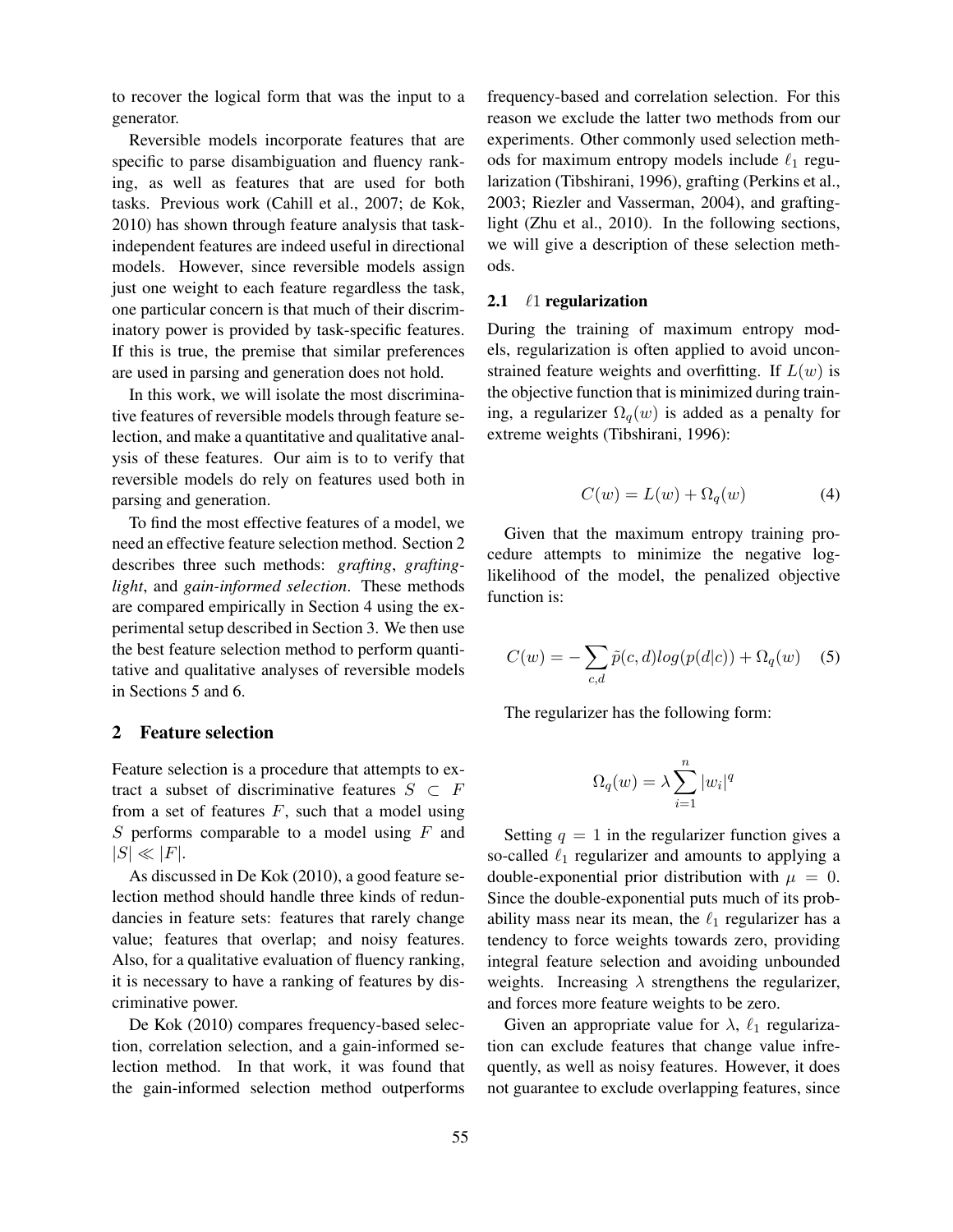the weight mass can be distributed among overlapping features.  $\ell_1$  regularization also does not fulfill a necessary characteristic for the present task, in that it does not provide a ranking based on the discriminative power of features.

### 2.2 Grafting

Grafting (Perkins et al., 2003) adds incremental feature selection during the training of a maximum entropy model. The selection process is a repetition of two steps: 1. a gradient-based heuristic selects the most promising feature from the set of unselected features Z, adding it to the set of selected features S, and 2. a full optimization of weights is performed over all features in S. These steps are repeated until a stopping condition is triggered.

During the first step, the gradient of each unselected feature  $f_i \in Z$  is calculated with respect to the model  $p<sub>S</sub>$ , that was trained with the set of selected features, S:

$$
\left| \frac{\partial L(w_S)}{\partial w_i} \right| = p_S(f_i) - \tilde{p}(f_i)
$$
 (6)

The feature with the largest gradient is removed from Z and added to S.

The stopping condition for grafting integrates the  $\ell_1$  regularizer in the grafting method. Note that when  $\ell_1$  regularization is applied, a feature is only included (has a non-zero weight) if its penalty is outweighted by its contribution to the reduction of the objective function. Consequently, only features for which  $\left| \frac{\partial L(w_S)}{\partial w_i} \right|$ This is enforced by stopping selection if for all  $f_i$  in  $\partial w_i$  $> \lambda$  holds are eligible for selection. Z

$$
\left| \frac{\partial L(w_S)}{\partial w_i} \right| \le \lambda \tag{7}
$$

Although grafting uses  $\ell_1$  regularization, its iterative nature avoids selecting overlapping features. For instance, if  $f_1$  and  $f_2$  are identical, and  $f_1$  is added to the model  $p_S$ ,  $\partial L(w_S)$  $\partial w_2$  will amount to zero.

Performing a full optimization after each selected feature is computationally expensive. Riezler and Vasserman (2004) observe that during the feature step selection a larger number of features can be added to the model  $(n$ -best selection) without a loss of accuracy in the resulting model. However, this

so-called n*-best grafting* may introduce overlapping features.

#### 2.3 Grafting-light

The grafting-light method (Zhu et al., 2010) operates using the same selection step as grafting, but improves performance over grafting by applying one iteration of gradient-descent during the optimization step rather than performing a full gradient-descent. As such, grafting-light gradually works towards the optimal weights, while grafting always finds the optimal weights for the features in  $S$  during each iteration.

Since grafting-light does not perform a full gradient-descent, an additional stopping condition is required, since the model may still not be optimal even though no more features can be selected. This additional condition requires that change in value of the objective function incurred by the last gradientdescent is smaller than a predefined threshold.

#### 2.4 Gain-informed selection

Gain-informed feature selection methods calculate the gain  $\Delta L(S, f_i)$  of adding a feature  $f_i \in Z$  to the model. If  $L(w<sub>S</sub>)$  is the negative log-likelihood of  $p_S$ ,  $\Delta L(S, f_i)$  is defined as:

$$
\Delta L(S, f_i) \equiv L(w_S) - L(w_{S \cup f_i}) \tag{8}
$$

During each selection step, the feature that gives the highest gain is selected. The calculation of  $L(p_{S \cup f_i})$  requires a full optimization over the weights of the features in  $S \cup f_i$ . Since it is computationally intractable to do this for every  $f_i$  in  $Z$ , Berger et al. (1996) propose to estimate the weight  $w_i$  of the candidate feature  $f_i$ , while assuming that the weights of features in  $S$  stay constant. Under this assumption,  $w_i$  can be estimated using a simple line search method.

However, Zhou et al. (2003) observe that, despite this simplification, the gain-informed selection method proposed by Berger et al. (1996) still recalculates the weights of all the candidate features during every cycle. They observe that the gains of candidate features rarely increase. If it is assumed that the gain of adding a feature does indeed never increase as a result of adding another feature, the gains of features during the previous iteration can be kept.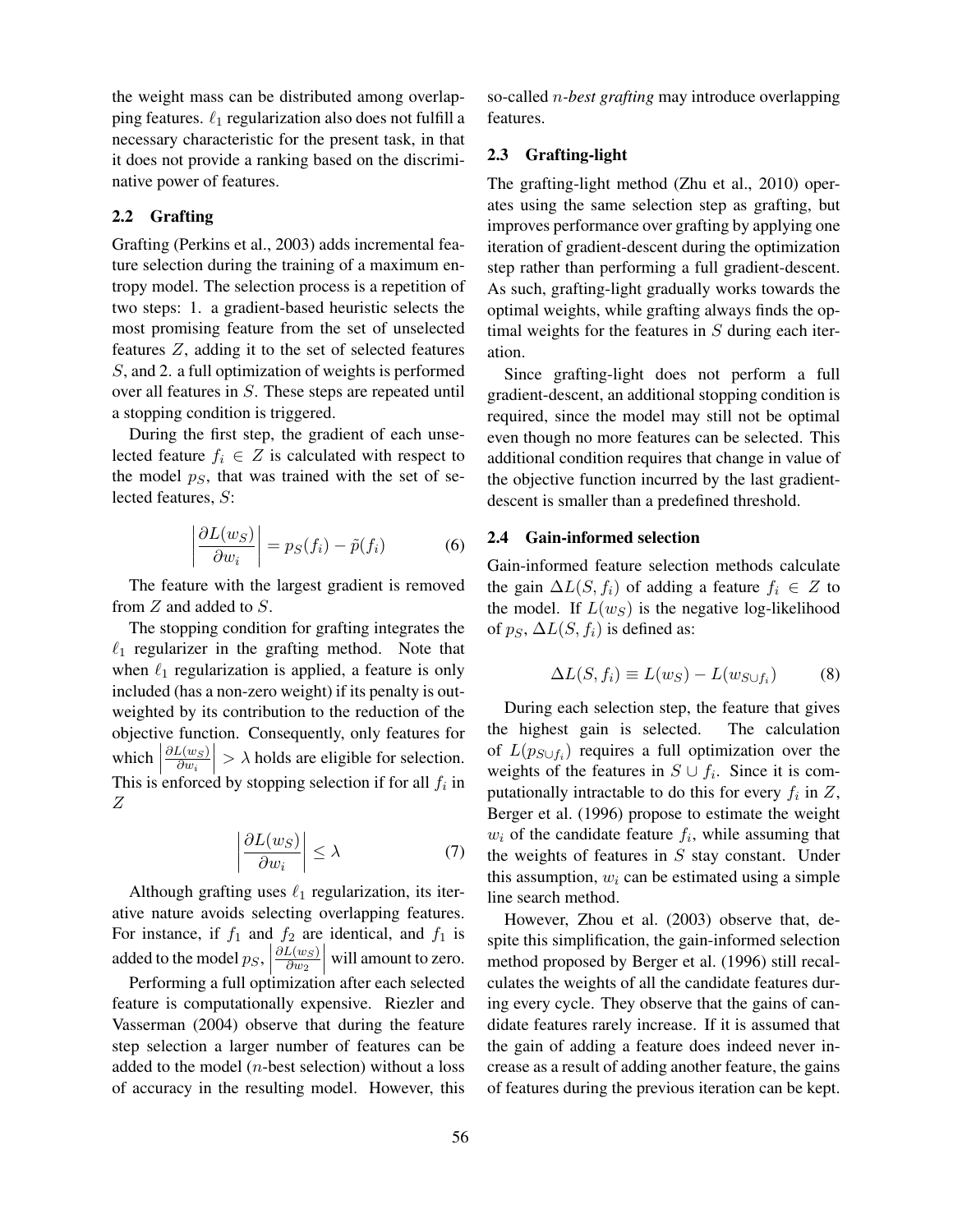To account for features that become ineffective, the gain of the highest ranked feature is recalculated. The highest ranked feature is selected if it remains the best feature after this recalculation. Otherwise, the same procedure is repeated for the next best feature.

De Kok (2010) modifies the method of Zhou et al. (2003) for ranking tasks. In the present work, we also apply this method, but perform a full optimization of feature weights in  $p<sub>S</sub>$  every n cycles.

Since this selection method uses the gain of a feature in its selection criterion, it excludes noisy and redundant features. Overlapping features are also excluded since their gain diminishes after selecting one of the overlapping features.

## 3 Experimental setup and evaluation

### 3.1 Treebanks

We carry out our experiments using the Alpino dependency parser and generator for Dutch (van Noord, 2006; de Kok and van Noord, 2010). Two newspaper corpora are used in the experiments. The training data consists of the cdbl part of the Eindhoven corpus<sup>1</sup> (7,154 sentences). Syntactic annotations are available from the Alpino Treebank<sup>2</sup> (van der Beek et al., 2002). Part of the Trouw newspaper of 2001 is used for evaluation<sup>3</sup>. Syntactic annotations are part of LASSY<sup>4</sup> (van Noord et al., 2010), part WR-P-P-H (2,267 sentences).

#### 3.2 Features

In our experiments, we use the features described in De Kok et al. (2011). In this section, we provide a short summarization of the types of features that are used.

Word adjacency. Word and Alpino part-ofspeech tag trigram models are used as auxiliary distributions (Johnson and Riezler, 2000). In both models, linear interpolation smoothing is applied to handle unknown trigrams, and Laplacian smoothing for unknown unigrams. The trigram models have

been trained on the Twente Nieuws Corpus (approximately 100 million words), excluding the Trouw 2001 corpus. In parsing, the value of the word trigram model is constant across derivations of a given input sentence.

Lexical frames. The parser applies lexical analysis to find all possible subcategorization frames for tokens in the input sentence. Since some frames occur more frequently in good parses than others, two feature templates record the use of frames in derivations. An additional feature implements an auxiliary distribution of frames, trained on a large corpus of automatically annotated sentences (436 million words). The values of lexical frame features are constant for all derivations in sentence realization, unless the frame is underspecified in the logical form.

Dependency relations. Several templates describe aspects of the dependency structure. For each dependency relation multiple dependency features are extracted. These features list the dependency relation, and characteristics of the head and dependent, such as their roots or part of speech tags. Additionally, features are used to implement auxiliary distributions for selectional preferences (van Noord, 2007). In generation, the values of these features are constant across derivations corresponding to a given logical form.

Syntactic features. Syntactic features include features that record the application of grammar rules, as well as the application of a rule in the context of another rule. Additionally, there are features describing more complex syntactic patterns, such as fronting of subjects and other noun phrases, orderings in the middle field, long-distance dependencies, and parallelism of conjuncts in coordinations.

#### 3.3 Parse disambiguation

To create training and evaluation data for parse disambiguation, the treebanks described in section 3.1 are parsed, extracting the first 3000 derivations. On average, there are about 649 derivations for the sentences in the training data, and 402 derivations for the sentences in the test data.

Since the parser does not always yield the correct parse, the concept accuracy (CA) (van Noord,

<sup>1</sup>http://www.inl.nl/corpora/

eindhoven-corpus

<sup>2</sup>http://www.let.rug.nl/vannoord/trees/

<sup>3</sup>http://hmi.ewi.utwente.nl/TwNC

<sup>4</sup>http://www.inl.nl/corpora/lassy-corpus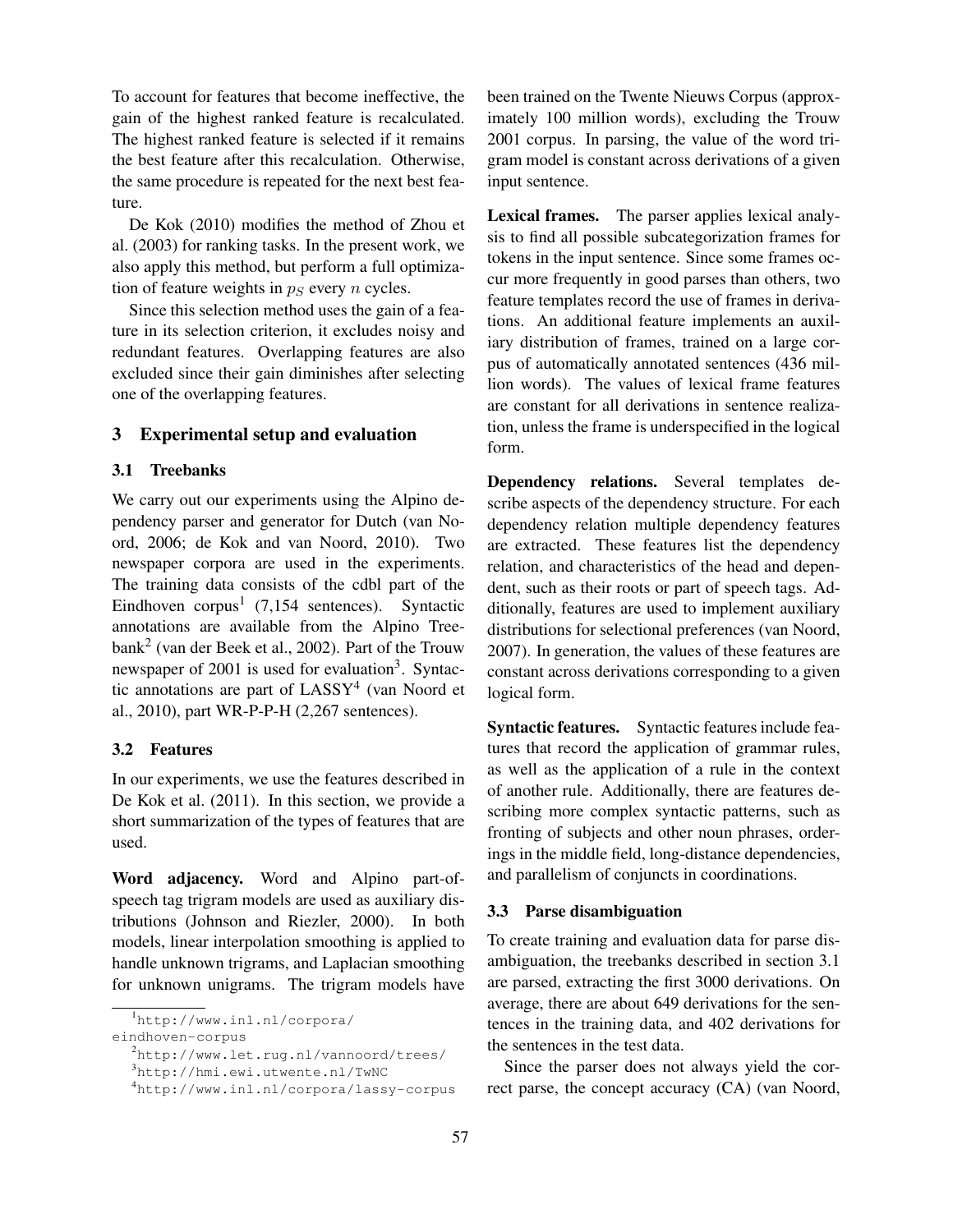2006) of each derivation is calculated to estimate its quality. The highest scoring derivations for each input are marked as correct, all other derivations are marked as incorrect. Features are then extracted from each derivation.

The concept accuracy is calculated based on the named dependency relations of the candidate and correct parses. If  $D_p(t)$  is the bag of dependencies produced by the parser for sentence t and  $D_q(t)$ is the bag of dependencies of the correct (goldstandard) parse, concept accuracy is defined as:

$$
CA = \frac{\sum_{t \in T} |D_p(t) \cap D_g(t)|}{\sum_{t \in T} \max(|D_p(t)|, |D_g(t)|)}
$$
(9)

The procedure outlined above gives examples of correct and incorrect derivations to train the model, and derivations to test the resulting model.

### 3.4 Fluency ranking

For training and evaluation of the fluency ranker, we use the same treebanks as in parse disambiguation. We assume that the sentence that corresponds to a dependency structure in the treebank is the correct realization of that dependency structure. We parse each sentence in the treebank, extracting the dependency structure that is the most similar to that in the treebank. We perform this step to assure that it is possible to generate from the given dependency structure. We then use the Alpino chart generator to make all possible derivations and realizations conforming to that dependency structure. Due to a limit on generation time, some longer sentences and corresponding dependency structures are excluded from the data. The average sentence length was 15.7 tokens, with a maximum of 26 tokens.

Since the sentence in the treebank cannot always be produced exactly, we estimate the quality of each realization using the General Text Matcher (GTM) method (Melamed et al., 2003). The best-scoring derivations are marked as correct, the other derivations are marked as incorrect. Finally, features are extracted from these derivations.

The General Text Matcher method marks all corresponding tokens of a candidate realization and the correct realization in a grid, and finds the maximum matching (the largest subset of marks, such that no marks are in the same row or column). The size of the matching  $M$  is then determined using the lengths of runs  $r$  in the matching (a run is a diagonal of marks), rewarding longer runs:

$$
size(M) = \sqrt{\sum_{r \in M} length(r)^2}
$$
 (10)

This method has been shown to have the highest correlation with human judgments in a related language (German), using a comparable system (Cahill, 2009).

### 3.5 Training

Models are trained by extracting an informative sample of  $\Omega(c)$  for each c in the training data (Osborne, 2000). This informative sample consists of at most 100 randomly selected derivations.

We then apply feature selection on the training data. We let each method select 1711 features. This number is derived from the number of non-zero features that training a model with a  $\ell_1$  norm coefficient of 0.0002 gives. Grafting and grafting-light selection are applied using TinyEst<sup>5</sup>. For gain-informed selection, we use FeatureSqueeze<sup>6</sup>. For all three methods, we add 10 features to the model during each selection step.

#### 3.6 Evaluation

We evaluate each selection method stepwise. We train and evaluate a model on the best- $n$  features according to each selection method, for  $n = [0..1711]$ . In each case, the feature weights are estimated with TinyEst using a  $\ell_1$  norm coefficient of 0.0002. This stepwise evaluation allows us to capture the effectiveness of each method.

Parse disambiguation and fluency ranking models are evaluated on the WR-P-P-H corpus that was described in Section 3.1, using CA and GTM scores respectively.

### 4 Evaluation of feature selection methods

#### 4.1 Incremental feature selection

Figure 1 shows the performance of the feature selection methods for parse disambiguation. This graph shows that that both grafting methods are far more

<sup>5</sup>http://github.com/danieldk/tinyest

<sup>6</sup>https://github.com/rug-compling/ featuresqueeze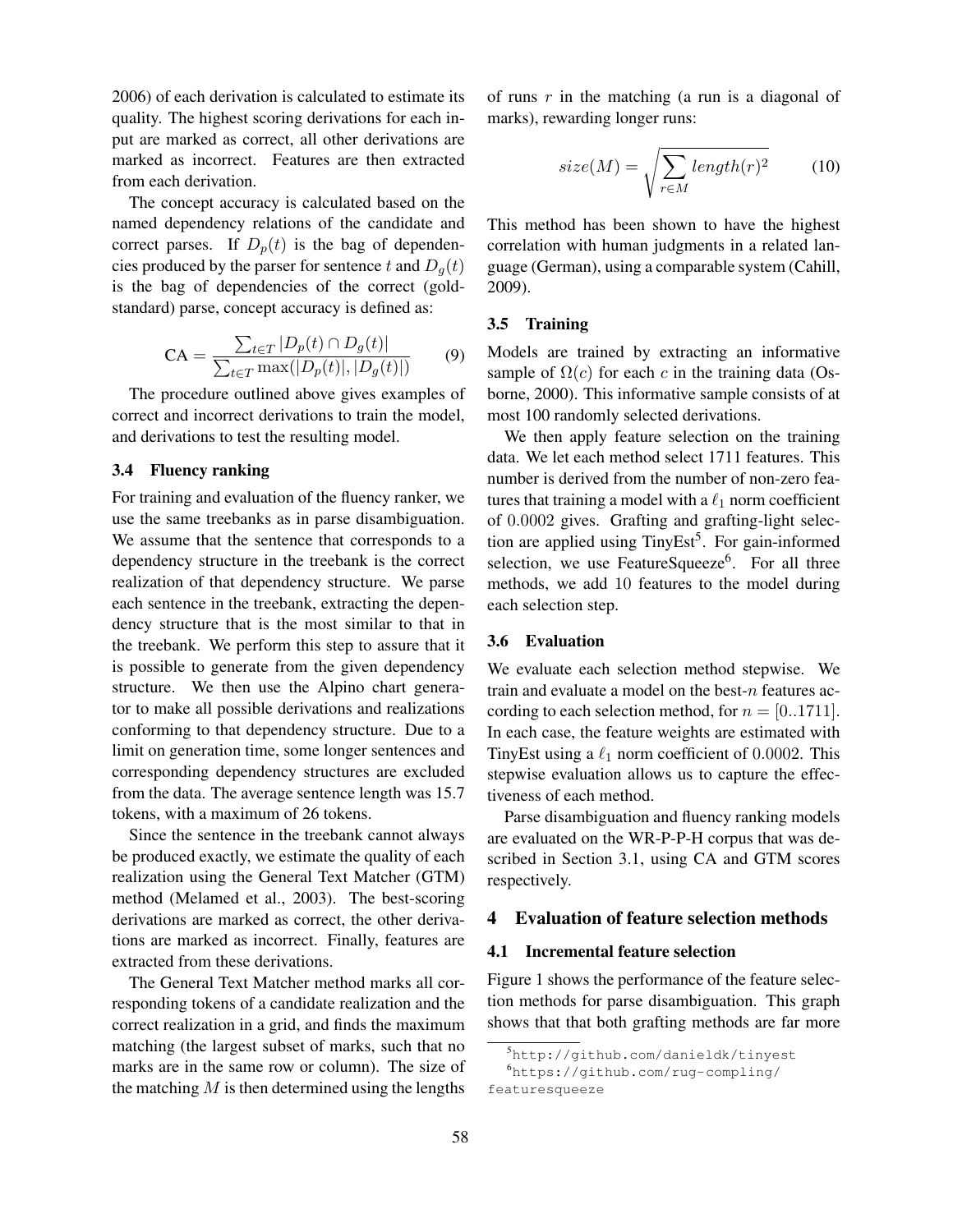effective than gain-informed selection. We can also see that only a small number of features is required to construct a competitive model. Selecting more features improves the model only gradually.

Figure 2 shows the performance of the feature selection methods in fluency ranking. Again, we see the same trend as in parse disambiguation. The grafting and grafting-light methods outperform gain-informed selection, with the grafting method coming out on top. In feature selection, even a smaller number of features is required to train an effective model. After selecting more than approximately 50 features, adding features only improves the model very gradually.



Figure 1: Application of feature selection methods to parse disambiguation

#### **4.2** Selection using an  $\ell_1$  prior

During our experiments, we also evaluated the effect of using an  $\ell_1$  prior in Alpino to see if it is worthwile to replace feature selection using a frequency cutoff (Malouf and van Noord, 2004). Using Alpino's default configuration with a frequency cut-off of 2 and an  $\ell_2$  prior with  $\sigma^2 = 1000$  the system had a CA-score of 90.94% using 25237 features. We then trained a model, applying an  $\ell_1$  prior with a norm coefficient of 0.0002. With this model, the system had a CA-score of 90.90% using 2346 features.

In generation, Alpino uses a model with the same frequency cut-off and  $\ell_2$  prior. This model has 1734 features features and achieves a GTM score of 0.7187. Applying the  $\ell_1$  prior reduces the number



Figure 2: Effectiveness of feature selection methods in fluency ranking. Both grafting methods outperform gainbased ranking

of features to 607, while mildly increasing the GTM score to 0.7188.

These experiments show that the use of  $\ell_1$  priors can compress models enormously, even compared to frequency-based feature selection, while retaining the same levels of accuracy.

## 5 Quantitative analysis of reversible models

For a quantitative analysis of highly discriminative features, we extract the 300 most effective features of the fluency ranking, parse disambiguation, and reversible models using grafting. We then divide features into five classes: *dependency* (enumeration of dependency triples), *lexical* (readings of words), *ngram* (word and tag trigram auxiliary distributions), *rule* (identifiers of grammar rules), and *syntactic* (abstract syntactic features). Of these classes, *rule* and *syntactic* features are active during both parse disambiguation and fluency ranking.

In the quantitative analyses, we train a model for each selection step. The models contain the 1 to 300 best features. Using these models, we can calculate the contribution of feature  $f_i$  to the improvement according to some evaluation function e

$$
c(f_i) = \frac{e(p_{0..i}) - e(p_{0..i-1})}{e(p_{0..n}) - e(p_0)}
$$
(11)

where  $p_{0..i}$  is a model trained with the *i* most dis-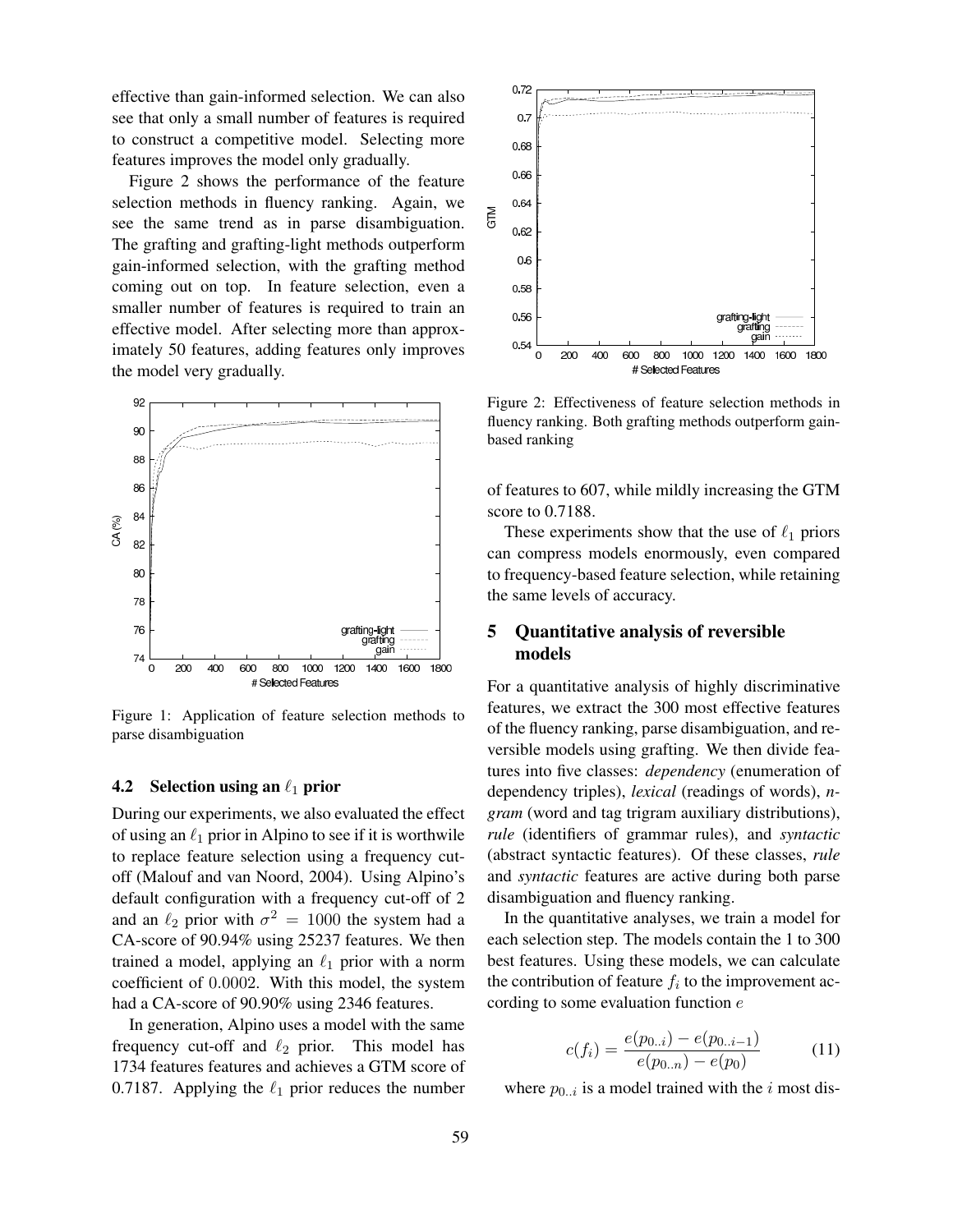criminative features,  $p_0$  is the uniform model, and  $n = 300.$ 

## 5.1 Parse disambiguation

Table 1 provides class-based counts of the 300 most discriminative features for the parse disambiguation and reversible models. Since the n-gram features are not active during parse disambiguation, they are not selected for the parse disambiguation model. All other classes of features are used in the parse disambiguation model. The reversible model uses all classes of features.

| <b>Class</b> | Directional Reversible |               |
|--------------|------------------------|---------------|
| Dependency   | 93                     | 84            |
| Lexical      | 24                     | 24            |
| N-gram       |                        | $\mathcal{D}$ |
| Rule         | 156                    | 154           |
| Syntactic    | 27                     | 36            |

Table 1: Per-class counts of the best 300 features according to the grafting method.

Contributions per feature class in parse disambiguation are shown in table 2. In the directional parse disambiguation model, parsing-specific features (*dependency* and *lexical*) account for 55% of the improvement over the uniform model.

In the reversible model, there is a shift of contribution towards task-independent features. When applying this model, the contribution of parsingspecific features to the improvement over the uniform model is reduced to 45.79%.

We can conclude from the per-class feature contributions in the directional parse disambiguation model and the reversible model, that the reversible model does not put more emphasis on parsingspecific features. Instead, the opposite is true: taskindependent features are more important in the reversible model than the directional model.

#### 5.2 Fluency ranking

Table 3 provides class-based counts of the 300 most discriminative features of the fluency ranking and reversible models. During fluency ranking, dependency features and lexical features are not active.

Table 4 shows the per-class contribution to the improvement in accuracy for the directional and reversible models. Since the dependency and lexical

| <b>Class</b> | Directional Reversible |       |
|--------------|------------------------|-------|
| Dependency   | 21.53                  | 13.35 |
| Lexical      | 33.68                  | 32.62 |
| N-gram       | 0.00                   | 0.00  |
| Rule         | 37.61                  | 47.35 |
| Syntactic    | 7.04                   | 6.26  |

Table 2: Per-class contribution to the improvement of the model over the base baseline in parse disambiguation.

| <b>Class</b> | Directional Reversible |                             |
|--------------|------------------------|-----------------------------|
| Dependency   | 0                      | 84                          |
| Lexical      | 0                      | 24                          |
| N-gram       | $\mathcal{P}$          | $\mathcal{D}_{\mathcal{L}}$ |
| Rule         | 181                    | 154                         |
| Syntactic    | 117                    | 36                          |

Table 3: Per-class counts of the best 300 features according to the grafting method.

features are not active during fluency ranking, it may come as a surprise that their contribution is negative in the reversible model. Since they are used for parse disambiguation, they have an effect on weights of task-independent features. This phenomenon did not occur when using the reversible model for parse disambiguation, because the features specific to fluency ranking (n-gram features) were selected as the most discriminative features in the reversible model. Consequently, the reversible models with one and two features were uniform models from the perspective of parse disambiguation.

| <b>Class</b> | <b>Directional</b> | Reversible |
|--------------|--------------------|------------|
| Dependency   | 0.00               | $-4.21$    |
| Lexical      | 0.00               | $-1.49$    |
| N-gram       | 81.39              | 83.41      |
| Rule         | 14.15              | 16.45      |
| Syntactic    | 3.66               | 4.59       |

Table 4: Per-class contribution to the improvement of the model over the baseline in fluency ranking.

Since active features compensate for this loss in the reversible model, we cannot directly compare per-class contributions. To this end, we normalize the contribution of all positively contributing features, leading to table 5. Here, we can see that the reversible model does not shift more weight towards task-specific features. On the contrary, there is a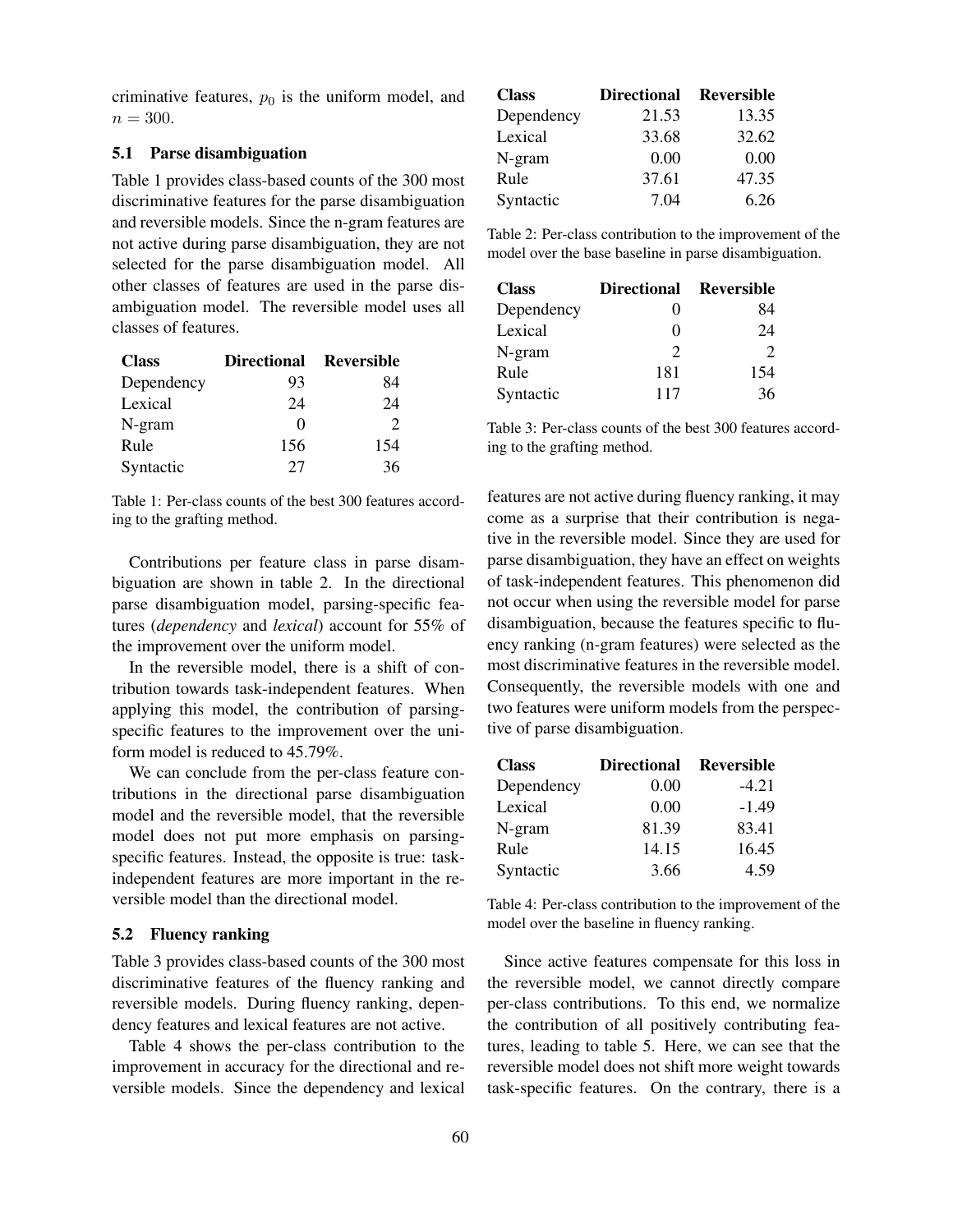mild effect in the opposite direction here as well.

| <b>Class</b> | Directional Reversible |       |
|--------------|------------------------|-------|
| $N-gram$     | 81.39                  | 79.89 |
| Rule         | 14.15                  | 15.75 |
| Syntactic    | 3.66                   | 4.39  |

Table 5: Classes giving a net positive distribution, with normalized contributions.

### 6 Qualitative analysis of reversible models

While the quantitative evaluation shows that taskindependent features remain important in reversible models, we also want to get an insight into the actual features that were used. Since it is unfeasible to study the 300 best features in detail, we extract the 20 best features.

Grafting-10 is too course-grained for this task, since it selects the first 10 features solely by their gradients, while there may be overlap in those features. To get the most accurate list possible, we perform grafting-1 selection to extract the 20 most effective features. We show these features in table 6 with their polarities. The polarity indicates whether a feature is an indicator for a good (+) or bad (-) derivation.

We now provide a description of these features by category.

Word/tag trigrams. The most effective features in fluency ranking are the n-gram auxiliary distributions (1, 3). The word n-gram model settles preferences with respect to fixed expressions and common word orders. It also functions as a (probabilistic) filter of archaic inflections and incorrect inflections that are not known to the Alpino lexicon. The tag n-gram model help picking a sequence of part-ofspeech tags that is plausible.

Frame selection. Various features assist in the selection of proper subcategorization frames for words. This currently affects parse disambiguation mostly. There is virtually no ambiguity of frames during generation, and a stem/frame combination normally only selects one inflection. The most effective feature for frame selection is (2), which is an auxiliary distribution of words and corresponding frames based on a large automatically annotated

| Rank           | <b>Polarity</b> | <b>Feature</b>                   |
|----------------|-----------------|----------------------------------|
| 1              | $\pm$           | ngram_lm                         |
| $\overline{2}$ | $\overline{+}$  | z_f2                             |
| 3              | $\overline{+}$  | ngram_tag                        |
| $\overline{4}$ |                 | $r1(np_n)$                       |
| 5              | $\overline{+}$  | $r2(np\_det_n, 2, n_n-pps)$      |
| 6              |                 | p1(pardepth)                     |
| 7              | $^{+}$          | $r2(vp_{mod-v,3,vproj_vc})$      |
| 8              |                 | $r2(vp_arg_v(np), 2, vproj_v(c)$ |
| 9              |                 | f1(adj)                          |
| 10             | $\pm$           | $r2(vp_{mod_v}, 2, optpunct(e))$ |
| 11             |                 | s1(non_subj_np_topic)            |
| 12             | $\ddot{}$       | $r1(n$ <sub>-adj-n</sub> $)$     |
| 13             | $\ddot{}$       | dep23(prep,hd/pc,verb)           |
| 14             | $\ddot{}$       | $r1$ (optpunct(e))               |
| 15             | $\ddot{}$       | dep34(van,prep,hd/mod,noun)      |
| 16             | $\overline{+}$  | dep23(noun,hd/su,verb)           |
| 17             | $\overline{+}$  | p1(par)                          |
| 18             |                 | $r1(vp_v_{mod})$                 |
| 19             | $^{+}$          | dep23(prep,hd/mod,verb)          |
| 20             |                 | f1(verb(intransitive))           |
|                |                 |                                  |

Table 6: The twenty most discriminative features of the reversible model, and their polarities.

corpus. Other effective features indicate that readings as an adjective (9) and as an intransitive verb (20) are not preferred.

Modifiers. Feature 5 indicates the preference to attach prepositional phrases to noun phrases. However, if a modifier is attached to a verb, we prefer readings and realizations where the modifier is leftadjoining rather than right-adjoining (7, 18, 19). For instance, *zij heeft met de hond gelopen* (*she has with the dog walked*) is more fluent than *zij heeft gelopen met de hond* (*she has walked with the dog*). Finally, feature 15 gives preference to analyses where the preposition *van* is a modifier of a noun.

Conjunctions. Two of the twenty most discriminative features involve conjunctions. The first (6) is a dispreference for conjunctions where conjuncts have a varying depth. In conjunctions, the model prefers derivations where all conjuncts in a conjunctions have an equal depth. The other feature (17) gives a preferences to conjunctions with parallel conjuncts — conjunctions where every conjunct is constructed using the same grammar rule.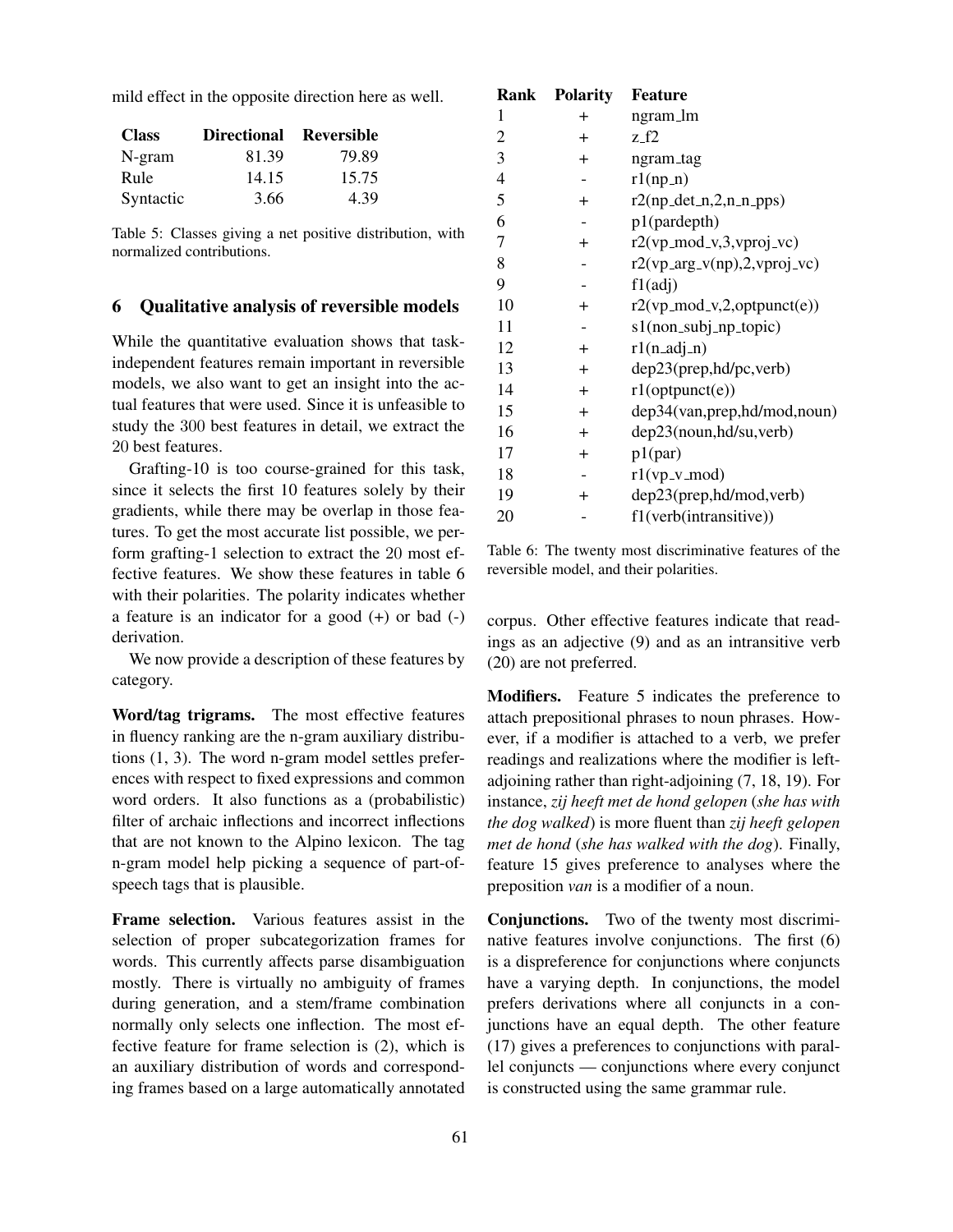Punctuation. The Alpino grammar is very generous in allowing optional punctuation. An empty punctuation sign is used to fill grammar rule slots when no punctuation is used or realized. Two features indicate preferences with respect to optional punctuation. The first (10) gives preference to filling the second daughter slot of the *vp mod v* with the empty punctuation sign. This implies that derivations are preferred where a modifier and a verb are not separated by punctuation. The second feature (14) indicates a general preference for the occurrence of empty optional punctuation in the derivation tree.

Subjects/objects. In Dutch, subject fronting is preferred over object fronting. For instance, *Spanje won de wereldbeker* (*Spain won the World Cup*) is preferred over *de wereldbeker won Spanje* (*the World Cup won spain*). Feature 8 will in many cases contribute to the preference of having topicalized noun phrase subjects. It disprefers having a noun phrase left of the verb. For example, *zij heeft met de hond gelopen* (*she has with the dog walked*) is preferred over *met de hond heeft zij gelopen* (*with the dog she has walked*). Feature 11 encodes the preference for subject fronting, by penalizing derivations where the topic is a non-subject noun phrase.

Other syntactic preferences. The remaining features are syntactic preferences that do not belong to any of the previous categories. Feature 4 indicates a dispreference for derivations where bare nouns occur. Feature 12 indicates a preference for derivations where a noun occurs along with an adjective. Finally, feature 13 gives preference to the prepositional complement (*pc*) relation if a preposition is a dependent of a verb and lexical analysis shows that the verb can combine with that prepositional complement.

We can conclude from this description of features that many of the features that are paramount to parse disambiguation and fluency ranking are task-independent, modeling phenomena such as subject/object fronting, modifier adjoining, parallelism and depth in conjunctions, and the use of punctuation.

### 7 Conclusion

In this work we have used feature selection techniques for maximum entropy modeling to analyze the hypothesis that the models in reversible stochastic attribute-value grammars use task-independent features. To this end, we have first compared three feature selection techniques, namely gaininformed selection, grafting, and grafting-light. In this comparison we see that grafting outperforms both grafting-light and gain-informed selection in parse disambiguation and fluency ranking tasks.

We then used grafting to select the most effective features for parse disambiguation, fluency ranking, and reversible models. In the quantitative analysis we have shown that the reversible model does not put more emphasis on task-specific features. In fact, the opposite is true: in the reversible model taskindependent features become more defining than in the directional models.

We have also provided a qualitative analysis of the twenty most effective features, showing that many of these features are relevant to both parsing and generation. Effective task-independent features for Dutch model phenomena such as subject/object fronting, modifier adjoining, parallelism and depth in conjunctions, and the use of punctuation.

#### 8 Future work

An approach for testing the reversibility of models that we have not touched upon in this work, is to evaluate such models using tasks that combine parsing and generation. For instance, a good word graph parser should choose a fluent sentence with a syntactically plausible reading. If reversible models integrate parsing-specific, generation-specific, and task-independent features properly, they should be competitive to models specifically trained for that task. In the future, we hope to evaluate reversible stochastic attribute-value grammars in the light of such tasks.

### 9 Acknowledgments

This work was funded by the DAISY project of the STEVIN program. The author would also like to thank Yan Zhao, Barbara Plank, and Gertjan van Noord for the many valuable discussions on maximum entropy modeling and feature selection.